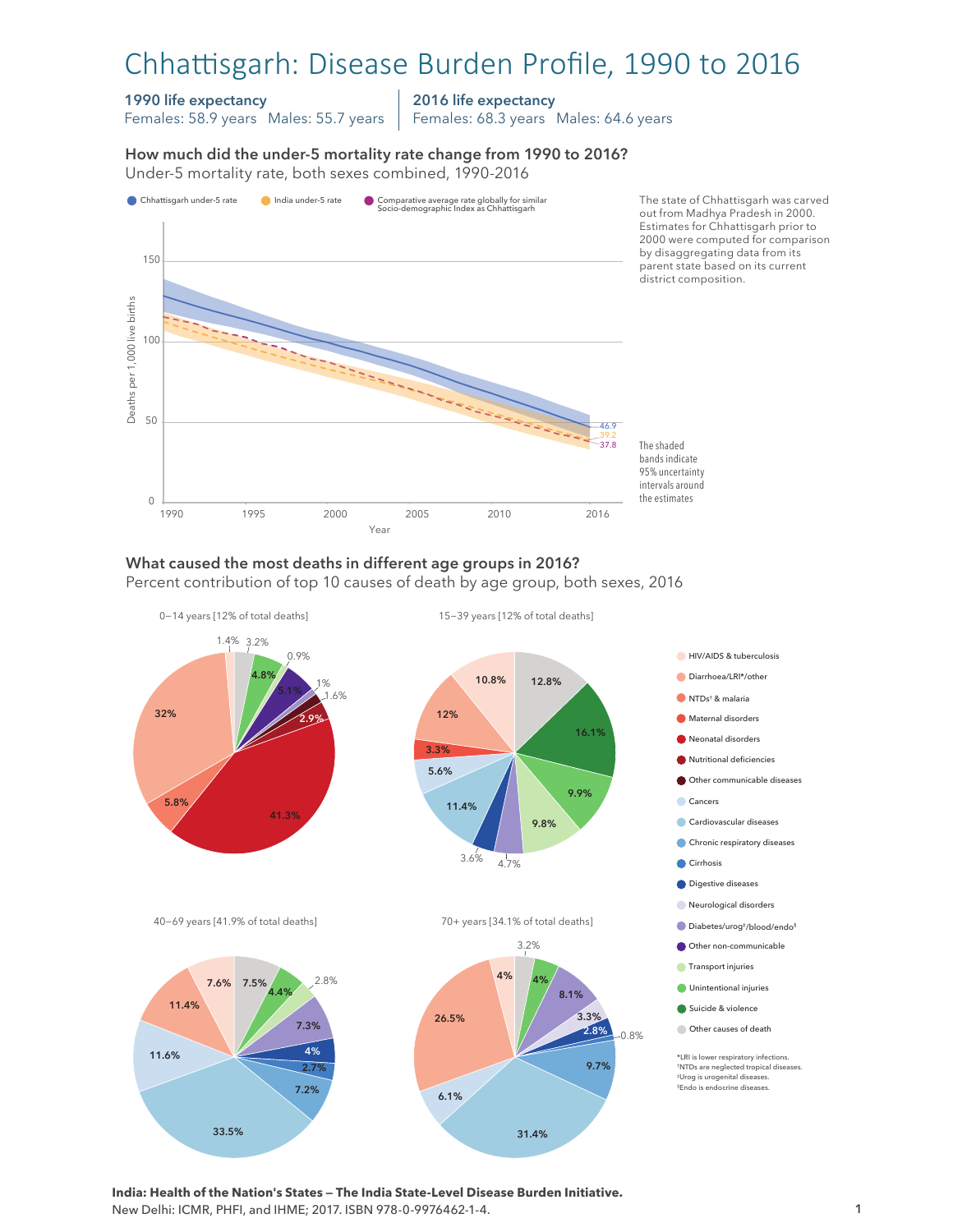# Proportion of total disease burden from:

## Premature death: 70.1% | Disability or morbidity: 29.9%

### What caused the most years of life lost, by sex, in 2016?

Top 15 causes of YLLs, ranked by percent for both sexes combined, 2016



## What caused the most years lived with disability, by sex, in 2016?

Top 15 causes of YLDs, ranked by percent for both sexes combined, 2016



\*Sense organ diseases includes mainly hearing and vision loss.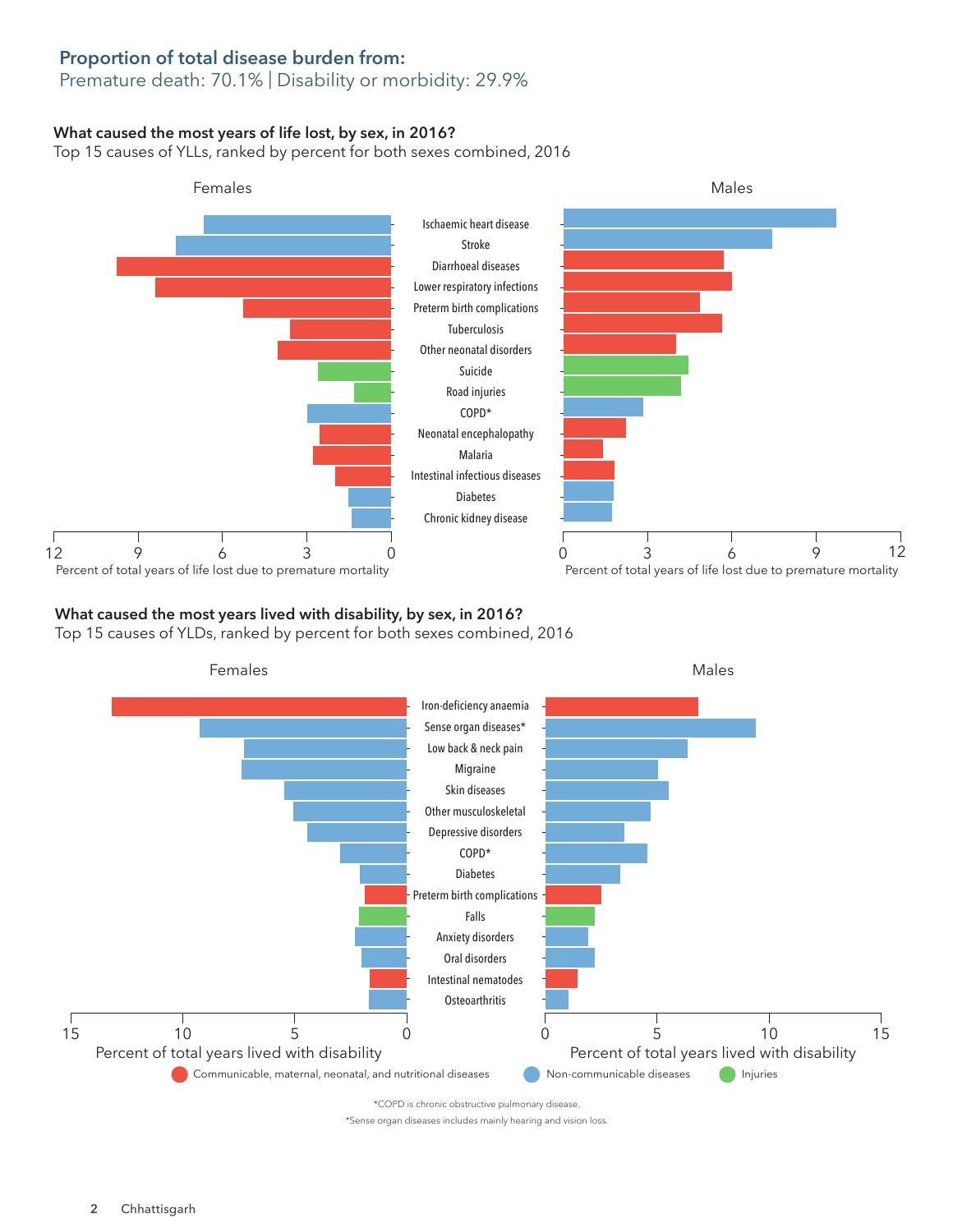## Proportion of total disease burden from: CMNNDs: 37.7% | NCDs: 50.4% | Injuries: 11.9%

How have the leading causes of death and disability combined changed from 1990 to 2016? How have the leading causes of death and disability combined changed from 1990 to 2016? Change in top 15 causes of DALYs, both sexes, ranked by number of DALYs, 1990–2016 Change top 15 causes of DALYs, both sexes, ranked by number of DALYs, 1990–2016



What caused the most death and disability combined across age groups in 2016? What caused the most death and disability combined across age groups in 2016? Percent of DALYs by age group, both sexes, 2016 Percent of DALYs by age group, both sexes, 2016



The number in the bracket on top of each vertical bar is the ratio of percent DALYs to population for that age group. The number in parentheses after each age group on the x-axis is the percent of population in that age group.